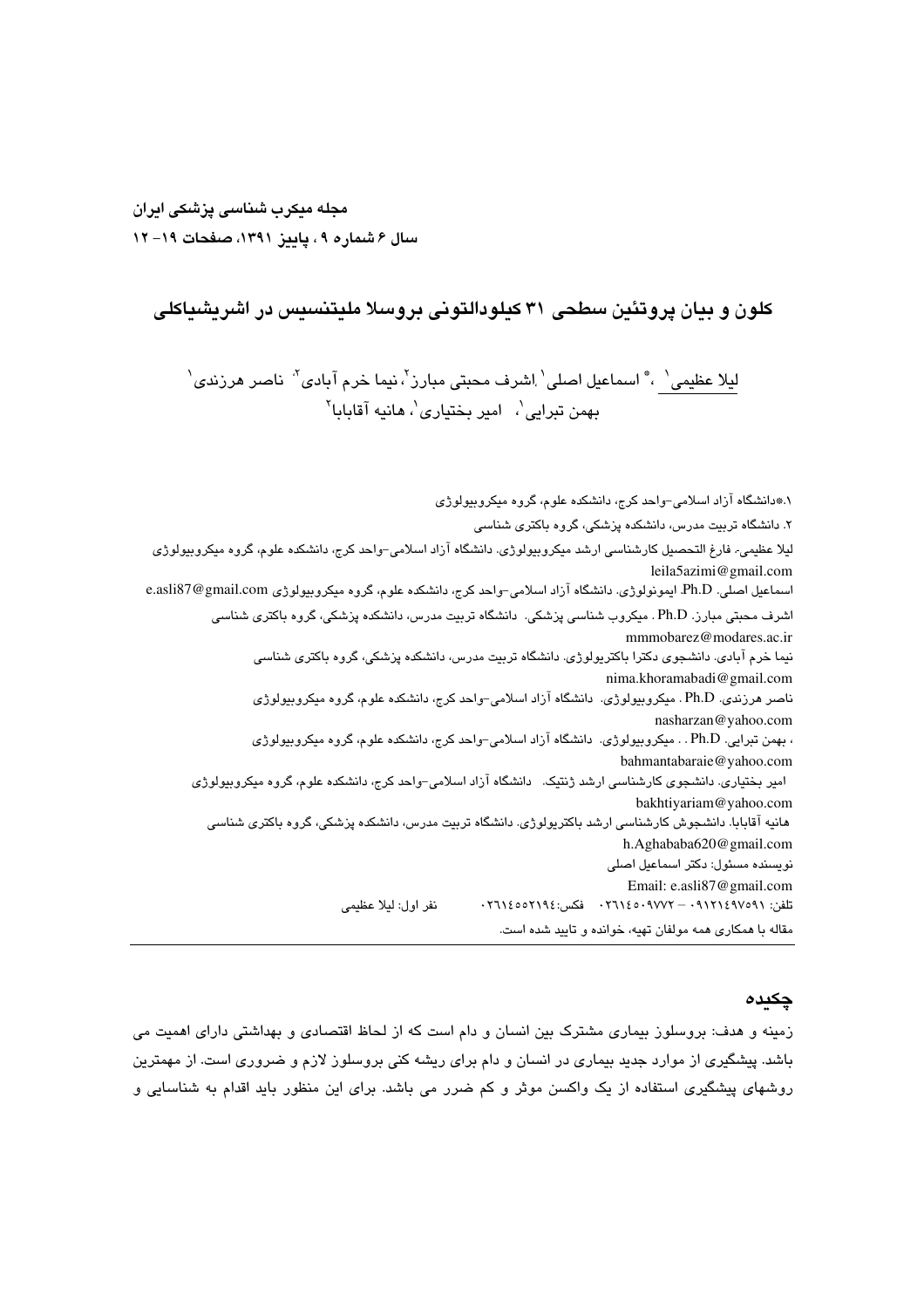ارزیابی ایمونولوژیکی آنتی ژنهای مختلف سلول بروسلا نمود. هدف از این تحقیق کلون و بیان پروتئین سطحی ۳۱ کیلودالتونی` بروسلا ملی تنسیس می باشد.

مواد و روش ها: در این مطالعه ژن پروتئین سطحی ۳۱ کیلودالتونی بروسلا ملیتنسیس، کلون و بیان شد. ابتدا ژن مورد نظر با پرایمر های اختصاصی و آنزیم پرایم استار<sup>۲</sup> تکثیر و در وکتور pJET1/2 کلون شد. قطعه هدف از وكتور تأييد شده بوسيله آنزيم هاي محدودالاثر طراحي شده روي پرايمر ها خارج و در وكتور pET28a (+) ساب کلون<sup>۲</sup> گردید. پلاسمید حاوی ژن هدف، پس از تأیید در اشر*یشاکلی بی ال ۲۱اردی ای ۳) <sup>؛</sup>* ترانسفورم و تولید پروتئین نوترکیب با آی پی تی جی ْ ۱ میلی مولارالقا شد.

بافته ها: این ژن شامل ۳۲۹ اسید آمینه بود و محصول PCR نیز ۱۰۰۸ کیلو دالتون بود که نتایج اس دی اس- پیج و وسترن بلات نشان دهنده صحت کلونینیگ و بیان پروتئین مورد نظر می باشد.

نتيجه گيري: با تخليص نوتركيب حاصله و ارزيابي ايمني زايي آن مي توان از آن به عنوان يک كانديد واكسن استفاده نمو د.

واژه های کلیدی: بروسلا ملیتنسیس، کلونینگ، پروتئین سطحی ۳۱ کیلودالتونی

<sup>1.</sup> BCSP31

<sup>2.</sup> Primestar®HS DNA polymerase

 $3.$  subclone

<sup>&</sup>lt;sup>4</sup>. E. coli BL21 (DE3)

 $5$ . IPTG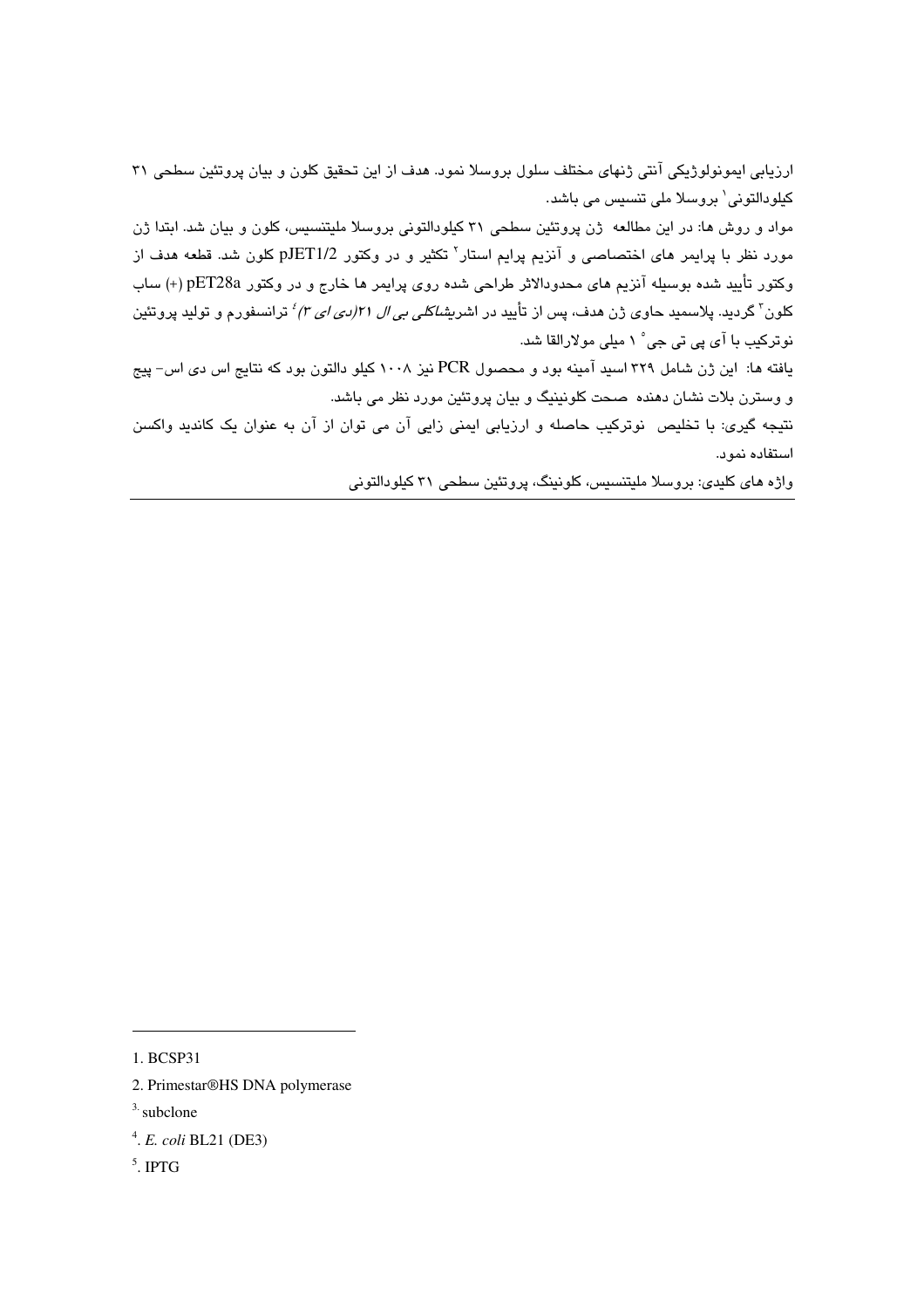### مقدمه

بروسلوز (تب مدیترانه ای، تب مواج) بیماری مشترک بین انسان و دام است که درسرتاسرجهان به لحاظ ضررهای اقتصادی که به جوامع وارد می کند مطرح می باشد(۱). واکسیناسیون یکی از راههای موثر و مطرح برای ریشه کنی بیماری بروسلوز می باشد، بنابراین شناسایی و ارزیابی آنتی ژنهای مختلف سلول بروسلا در پیشبرد مسیرهای جدید پیشگیری و تشخیص، نقش کلیدی دارند.

پروتئین های سطحی بروسلا همواره به عنوان آنتی ژن های مناسب جهت بررسی ایمنی زایی و تشخیص بروسلوز مطرح هستند. از این پروتئین ها به صورت نوترکیب برای بررسی ایمنی زایی در مدل موشی استفاده می شود (۳, ۸). نتایج به دست آمده از بررسی پروتئین های سطحی بروسلا تایید کننده نقش آنها در ایمنی زایی بر عليه اين باكترى مى باشد، در نتيجه توليد اين گونه پروتئین ها به صورت نوترکیب می تواند در طراحی واکسنهای جدید حائز اهمیت باشد. بنابراین کلون و بیان این پروتئین ها به صورت نوترکیب می تواند در دست یابی به روش های نوین پیشگیری و تشخیص بروسلوز كارآمد واقع شود.

پروتئین ۳۱ کیلودالتونی سطحی (BCSP31) یک پروتئین ایمونوژن روی سطح سلول بروسلا می باشد که در تمام گونه ها و بیووارهای آن حفظ شده است (٤). در بررسی های انجام شده از پروتئین سطحی نوترکیب ۳۱ كيلودالتوني (BCSP31) براي توليد آنتي بادي هاي

مونوکلونال استفاده شده است که این آنتی بادی ها می توانند در تشخیص گونه های بروسلا با اختصاصیت بالا استفاده شوند (٦). هدف ما در این بررسی کلون و بیان این پروتئین در اشرشياكلي بود. مواد و روشها گونسه هسای باکتریسایی، محسیط کشست

بروسلا مليتنسيس ١٦ ام در اين تحقيق استفاده شد. بروسلا بطور معمول روی محیط بروسلا آگار در دمای ۳۵ درجه سانتیگراد و به مدت ۷۲ ساعت کشت داده شد.

ای کولای دی اچ ٥ آلفابعنوان میزبان غیر بیانی و ای. کولای بی ال ۲۱ بعنوان میزبان بیانی انتخاب شدند. گونه های ای. کولای در محیط لوریا-برتانی براث (ال بی) ( لیوفیلکم) یا ال بی آگار کشت داده شدند. در مواقع لزوم آمپی سیلین به مقدار ۵۰ میکرو گرم در لیتر (سیگما) و کانامایسین ،۳۰ میکرو گرم در لیتر به محیط مایع یا پلیت اضافه شدند.

## واکنش زنجیره ای پلیمراز

و شرایط رشد

دی ان ای باکتریایی از کشت ۷۲ ساعته بروسلا ملیتینسیس ١٦ ام استخراج شد (كيت بايونير) منطقه ژنى كد كننده پروتئین سطحی ۳۱ کیلودالتونی بروسلا (پروتئین سطحی ۳۱ کیلو دالتونی) شامل ۹۹۰ زوج باز می باشد. پرایمرهای استفاده شده در جدول شماره ۱ آورده شده است.

جدول شماره ۱: پرایمرهای استفاده شده در واکنش زنجیره ای پلیمراز  $\frac{1}{2}$ 

| پرايمر پيشرو  | - ACTUUATCCATUAAATTCUUAAUCAAAATCC r             |
|---------------|-------------------------------------------------|
| پر ایمر پیر و | <sup>7</sup> 'AATCTCGAGTTATTTCAGCACGCCCGCTTC o' |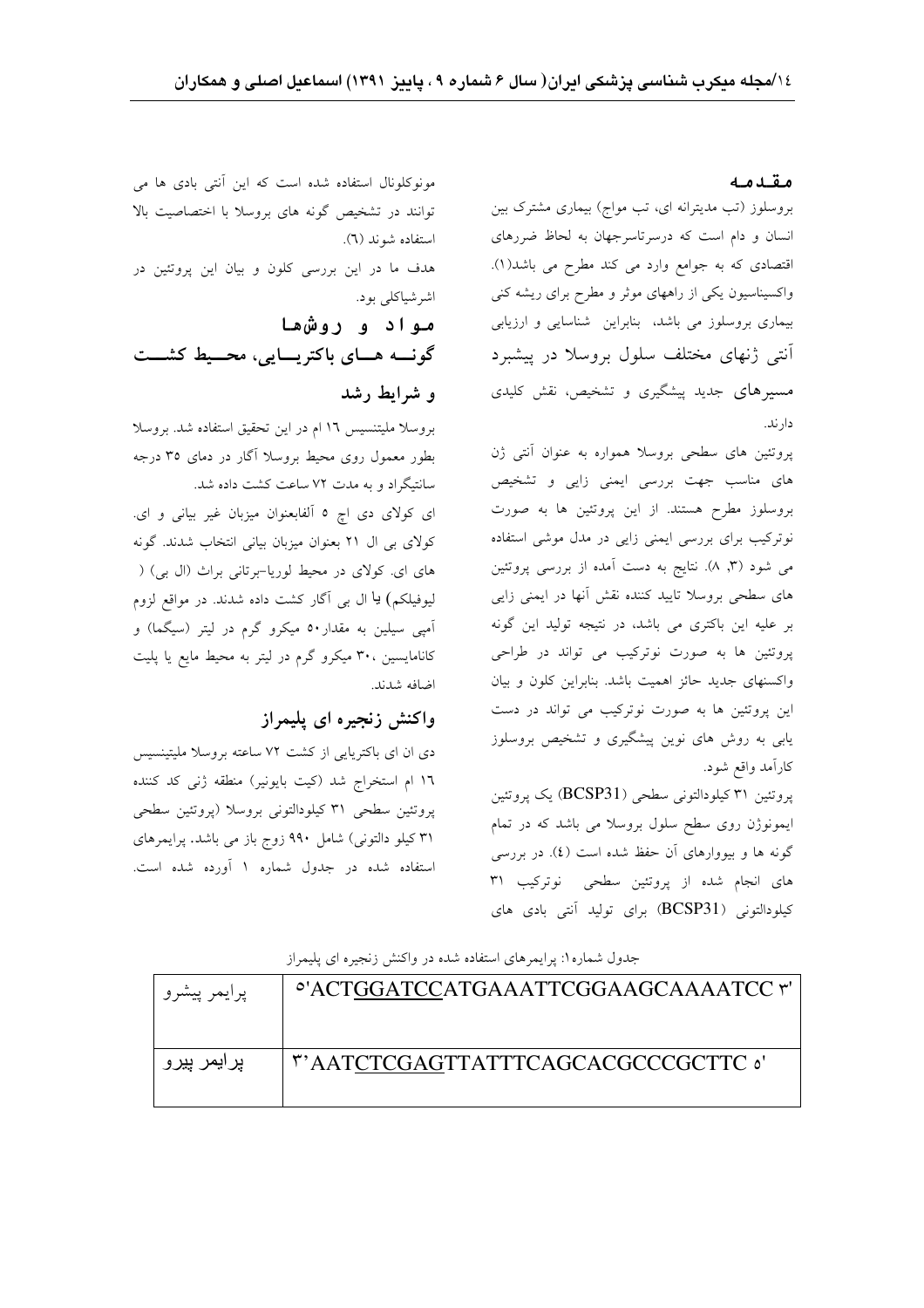پرایمر پیشرو دارای جایگاه برای آنزیم BamH1 و پرایمر پیرو دارای جایگاه برای آنزیم Xhol می باشد (نوكلئوتيدهاي علامت گذاري شده). طراحي پرايمرها بر اساس توالی ژن کد کننده پروتئین سطحی ۳۱ کیلودالتونی صورت گرفته است. ژن پروتئین سطحی ۳۱ کیلودالتونی

با استفاده از آنزیم پرایم استار دی ان ای پلیمراز(تاکارا) تکثیر شد. ویژگی این آنزیم در قدرت غلط خوانی بالای آن می باشد. شرایط واکنش زنجیره ای پلیمراز انجام شده در جدول شماره ۲آورده شده است.

| دناتوراسيون | ۹۸درجه<br>سانتيگراد  | ٥–٣دقيقه   |
|-------------|----------------------|------------|
| دناتوراسيون | ۹۸درجه<br>سانتيگراد  | ۱۰ ثانیه   |
| آنيلينگ     | ۲۰درجه<br>سانتيگر اد | ۱۰ ثانیه   |
| طويل شدن    | ٧٢درجه<br>سانتيگر اد | ا دقیقه    |
| طويل شدن    | ۷۲درجه<br>سانتيگر اد | ١٠–٥ دقيقه |

جدول شماره٢: شرايط واكنش زنجيره اي پليمراز

شرایط ذکر شده برای ۳۰ سیکل تنظیم شدند.

کلونینــــگ ژن پـــــــروتئین ســــــطحی ۳۱ کیلو دالتونی

قطعات ژنبي پروتئين سطحي ٣١ كيلودالتوني در پلاسميد pJET1/2 blont(کیت فرمنتاز) کلون شدند. ژن مورد نظر در جایگاهی از pJET1/2 blont وارد می شود که توالی eco47IR روی پلاسمید وجود دارد. این ویژگی باعث غربالگری بهتر و راحت تر پلاسمیدهای کلون شده میشود. یلاسمیدهای pJET1/2 نوترکیب حاصل با استفاده از روش شوک حرارتی وارد سلول های مستعد شده با کلرید کلسیم، *ای کولای دی* اچ ٥ آلفا می شوند. یلاسمیدهای نوترکیب با استفاده از کیت (بایونیر) استخراج شده و بوسیله هضم آنزیمی و سکوانسینگ صحت كلونينگ تاييد شد. ژن پروتئين سطحي ٣١

کیلودالتونی از پلاسمید pJET1/2 خارج شده و در پلاسمید (نواژن) (+) pET28 که با آنزیم های محدود الاثر BamH1 و Xoh1 برش داده شده و به صورت خطی درآمده، کلون شد. پلاسمیدهای نوترکیب با استفاده از هضم آنزیمی و واکنش زنجیره ای پلیمراز برای حضور ژن مورد نظر بررسی شدند.

بيان يروتئين ٣١ كيلودالتني سطحي ٣١ در ای. کولای

پلاسمیدهای نوترکیب(+) pET28a وارد باکتری های مستعد شده ای. کولای بی ال ۲۱ ، به عنوان میزبان بیانی، شدند. بیان با استفاده از آی پی تی جی ۱ میلی مولار تحريک شد. ميزان بيان هر ١ ساعت پس از القا تا ٤ ساعت متوالی بررسی شد. سلول های القا شده با کمک ژل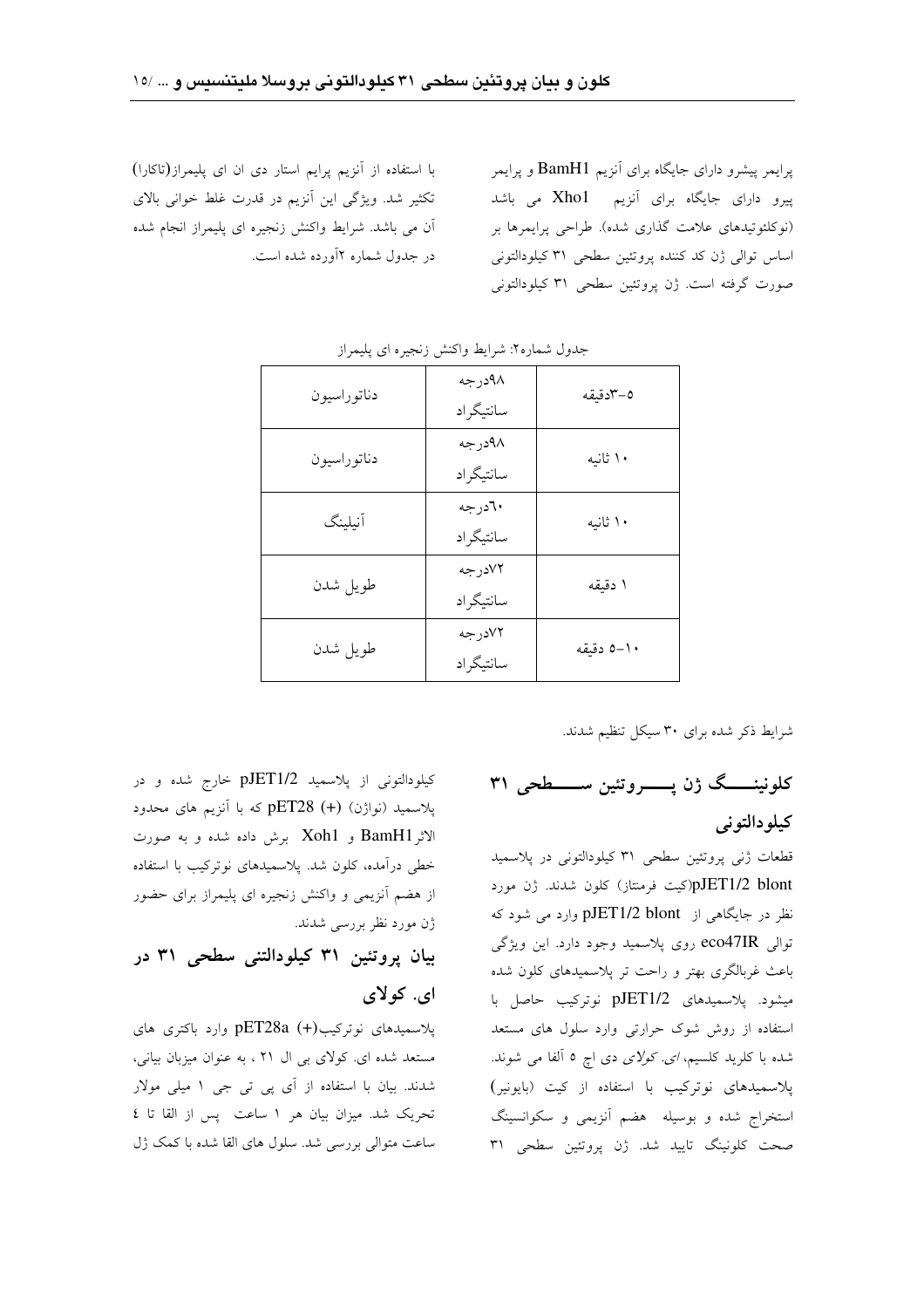کوچک اس دی اس- پیج آنالیز شدند. ژل پلی آکریل آمید جدا كننده ١٢/٥٪ استفاده شد (بايو-رد). نمونه ها بويسله بافر نمونه که حاوی ۱۰ میلی لیتر بافر ژل متراکم کننده، ٥ میلی لیتر گلیسرول، ۱ گرم اس دی اس ، ۰/۲ میلی لیتر محلول بروموفنل ٠/٥٪ در اتانل و ١ ميلي ليتر ٢-مرکاپتواتانل که با آب مقطر به حجم ۲۰ میلی لیتر رسیده است، آماده شدند. نمونه ها به مدت ٥ دقیقه در حرارت ۱۰۰ درجه سانتیگراد قرار داده شده و نهایتا ۲۰ میکرو لیتر از هر نمونه روی ژل بررسی شد. پس از آماده شدن ژل، رنگ آمیزی با کوماسی بلو جی-۲۵۰ انجام گرفت.

# آناليز پروتئين نوتركيب به روش وسترن ىلات

پروتئین ها از طریق تانک الکتروبلاتینگ با استفاده از بافر تریس/گلاسیسن و ۲۰٪ متانول از ژل پلی آکریل آمید به غشاي نيتروسلولز منتقل شدند. مناطق غير اختصاصي با تويين ٢٠ (٠/١-٥-٠٧)) بلوكه شدند. غشا ها ٣مرتبه بوسیله بافر نمکی تریس حاوی توئین۲۰ شسته شده و سپس ۱ تا ۲ ساعت در آنتی بادی (آنتی-٦-هیستگ کانجوگه با پراکسیداز) قرار گرفتند. مجددا غشاها ۳ مرتبه با بافر نمکی تریس حاوی توئین۲۰ شسته شده و سپس درون محلول دب/آب اکسیژنه (٥ میلی گرم در میلی لیتر) و پراکسیدهیدروژن ۱٪ در بافر نمکی تریس که سوبسترای آنزیم پراکسیداز می باشد، قرار داده شدند. با مشاهده نوار قهوه ای رنگ، غشای نیتروسلولز را درون آب استریل وارد كرده تا بدين وسيله واكنش آنزيمي متوقف گردد. پس از

خشک شدن کامل غشای نیتروسلولزی، نتیجه واکنش که همان نوار قهوه ای رنگ است قابل مشاهده و بررسی می باشد.

## نتايج

دی ان ای ژنومی استخراج شده از بروسلا ملیتنسیس ۱۶ ام بعنوان الگو در واکنش زنجیره ای پلیمراز با آنزیم پرایم استاردی ان ای پلیمراز استفاده شد و نتایج با الکتروفورز روی ژل آگارز ۱٪ بررسی شد. وجود یک تک باند با وزن مولکولی صحیح نشان دهنده صحت واکنش زنجیره ای يليمراز بود.

کلونینگ ژن پروتئین سطحی ۳۱ بروسلا ملیتنسیس ۱۶ ام و غربالگرى پلاسميدهاى نوتركيب pJET1/2 با بهره گرفتن از هضم آنزیمی و سکوانسینگ انجام شد. ژن پروتئین سطحی ۳۱ کیلودالتونی از پلاسمیدهای pJET1/2 با نتیجه مثبت غربالگری، خارج شد و در پلاسميد pET28a (+) ساب كلون گرديد. صحت کلونینگ، پلاسمیدهای نوترکیب به روش هضم آنزیمی

(شکل ۱) و کلنی پی سی آر صورت گرفت. بیان پروتئین سطحی ۳۱ در ای کولای. بیان باکتری های تحریک شده با آی پی تی جی ۱ میلی مولار، هر ۱ ساعت پس از القا به روش اس دی اس- پیج کنترل شد. این کار برای تا ٤ ساعت بعد از القا انجام شد (شکل ٢)و با وسترن بلات تایید گردید (شکل ۳) .

شکل ۱ . هضم تک آنزیمی و دوگانه با انزیم های محدودالاثر پلاسمید وترکیب pET28a (+).pET28a (ام: مارکر اکیلو زوج بازی. ۱: يلاسميد وتركيب (+) pET28a بدون هضم أنزيمي ٢. ، ٤و٦: پلاسميد وتركيب (+) pET28a با هضم تك آنزيمي٣. ،٥و٧: پلاسميد وتركيب (+) pET28aپا هضم دو گانه)

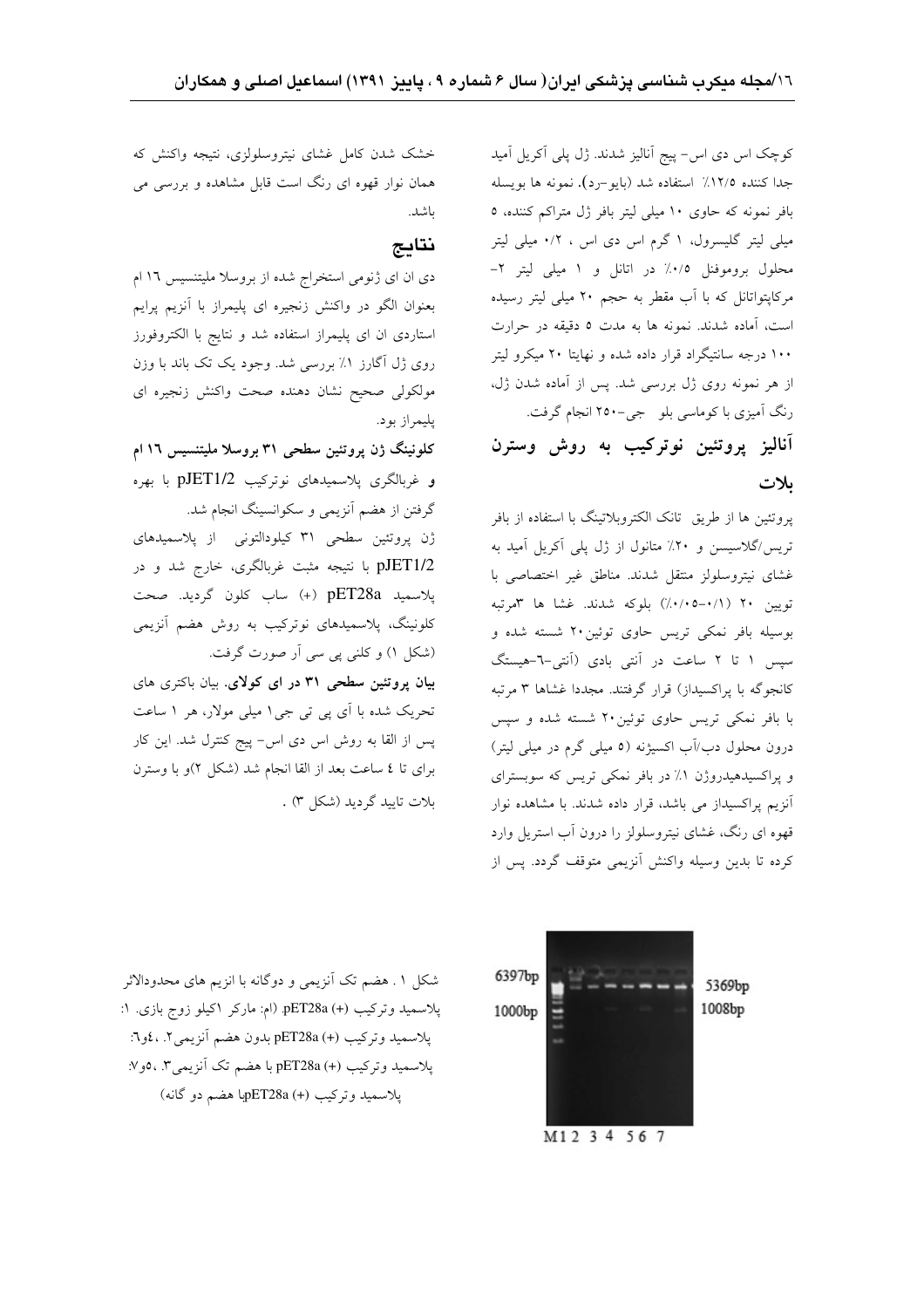

شکل ۲. ام: مارکر، ۱: ساعت اول، ۲ک ساعت دوم، ۳: ساعت سوم و ٤: ساعت چهارم.



شکل۳ وسترن بلات پروتئین سطحی ۳۱ کیلودالتونی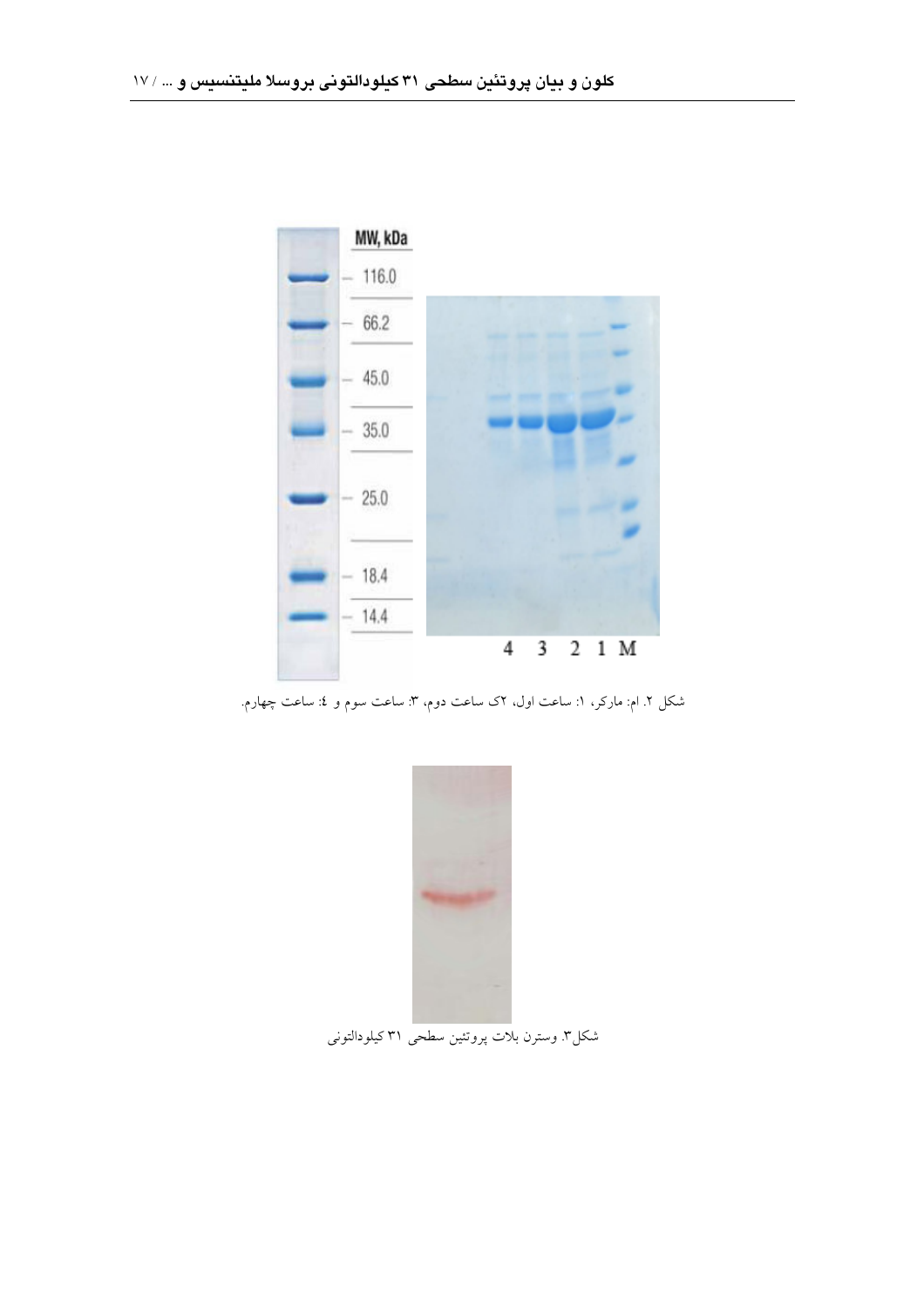### عث

بیشتر بوده که نتایج اس دی اس \_ پیج تاید کننده این مهم می باشد. در مطالعه این یروتئین بصورت نوترکیب از وکتور pGEX-4T-1 نيز استفاده شده است (٢) ولي طبق تحقيقات انجام شده اين يروتئين با وكتور بياني pET28a (+) سازگاری بهتری دارد که در اینجا ما از این وکتور استفاده کر دیم. در این مطالعه تولید پروتئین نوترکیب با موفقیت انجام گرفت و صحت نتایج با بهره گرفتن از اس دی اس-پیج و وسترن بلات تاييد شد. اين پروتئين نوتركيب، پتانسيل

استفاده برای بررسی ایمنی زایی و همینطور تشخیص بروسلوز را در تحقیقات آینده دارا می باشد.

## نتىجە گىرى

تولید پروتئین نوترکیب با موفقیت انجام گرفت و صحت نتايج با بهره گرفتن از اس دى اس-پيج و وسترن بلات تایید شد. این پروتئین نوترکیب، پتانسیل استفاده برای بررسی قدرت ایمنی زایی و همینطور تشخیص بروسلوز را در تحقیقات آینده دارا می باشد.

### تشکر و قدردانی

با تشکر از تمامی اساتید و دوستان عزیزم در دانشگاه آزاد کرج و دانشگاه تربیت مدرس که در انجام این پروژه من را همراهي كردند.

بروسلوز بیماری مشترک بین انسان و دام است که علاوه بر انسان طیف وسیعی از دام ها و نیز حیوانات وحشی را درگیر می کند. اهمیت این بیماری واگیر دار در ضربه اقتصادی آن به صنعت دامیروری است (۹).

یکی از راههای نوین پیشگیری و تشخیص بروسلوز، مطالعه آنتی ژن های مختلف بروسلا می باشد. در این راستا بروتئین های سطحی این باکتری اهمیت ویژه ای از نظر ایمنی زایی دارد. یکی از راههای تهیه این پروتئین های سطحی استفاده از فرم نوترکیب آنها می باشد.

برای تولید پروتئین های نوترکیب وکتورهای پلاسمیدی متعددی وجود در این روش از سیستم (+) pET28a استفاده نمودیم که از نظر کارآمدی کلونینگ و تولید پروتئین نوترکیب سازگاری خوبی با پروتئین ما داشته است.

در این تحقیق با کنترل بیان یروتئین ها مشاهده شد که وزن مولکولی پروتئین سطحی از ۳۱ به ۳۵ کیلودالتن تغییر کرد که به خاطر اضافه شدن نوکلئوتیدها برای جایگاه برش آنزیم های محدودالاثر به ابتدای پرایمرها می باشد. از طرفي بهترين بيان در ساعت سوم و چهارم ديد شد. در تحقیقات ان- کا- ماهاجان که پروتئین سطحی ۳۱ كيلودالتوني (BCSP31) را بصورت طبيعي استخراج شده است مقدار این پروتئین کم بوده و باند نازکی را روی پیج الكتروفورز نشان داده است (۷) ولي در اين تحقيق كه یروتئین بصورت نوترکیب تولید گردید، مقدار پروتئین

1. Bounaadja, L., D. Albert, B. Chenais, S. Henault, M.S. Zygmunt, S. Poliak, and B. Garin-Bastuji, Real-time PCR for identification of Brucella spp.: a comparative study of IS711, bcsp31 and per target genes. Vet Microbiol, 2009. 137(1-2): p. 156-64.

2.CAO Xiao-an, Q.C.-q., ZHOU Ji-zhang,LIN Guo-zhen, High-Dissolved Expression of منابع

BCSP31 Gene of Brucella abortus in E. coli Journal of Jilin Agricultural University, 2007. 3. Cassataro, J., S.M. Estein, K.A. Pasquevich, C.A. Velikovsky, S. de la Barrera, R. Bowden, C.A. Fossati, and G.H. Giambartolomei, Vaccination with the recombinant Brucella outer membrane protein 31 or a derived 27amino-acid synthetic peptide elicits a CD4+ T helper 1 response that protects against Brucella